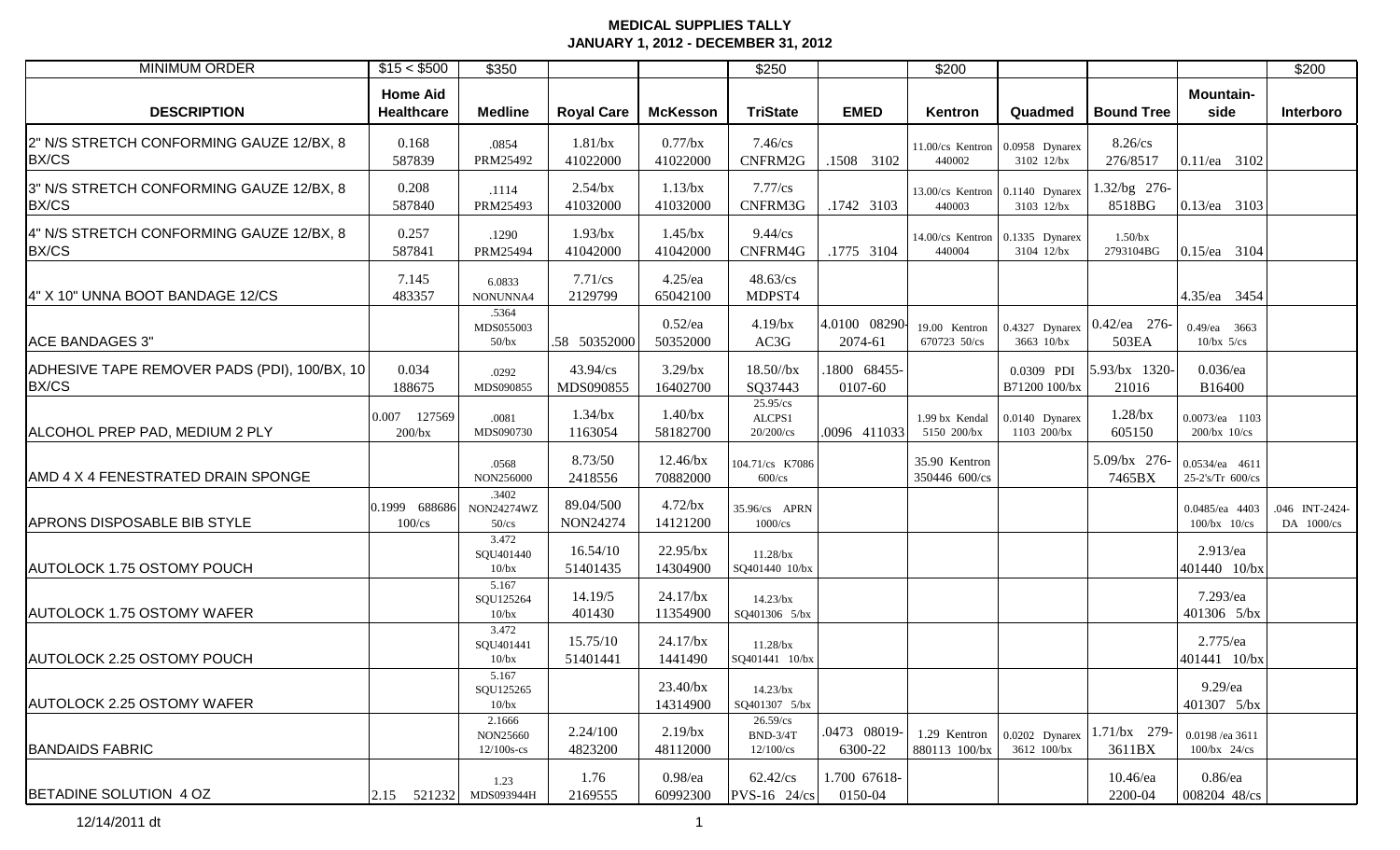| CHUX 17" X 24"                                                             | 0.119 34682<br>$300$ /cs   | .0816<br>MSC281224<br>$300$ /cs    | 25.03/144<br>2543775    | 18.99/cs<br>15453100      | 19.95/cs<br>UPD17D 300/cs                   |                         |                                                                       | 0.0624 Dynarex<br>1340 100/bx     | $0.14$ /ea 276-<br>12424EA | $0.071$ /ea<br>1340 300/cs                                   |  |
|----------------------------------------------------------------------------|----------------------------|------------------------------------|-------------------------|---------------------------|---------------------------------------------|-------------------------|-----------------------------------------------------------------------|-----------------------------------|----------------------------|--------------------------------------------------------------|--|
| COBAN, SELF-ADHERENT BANDAGE, 3" X 5YDS,<br><b>TAN, 24/CS</b>              | 1.91<br>464153             | 1.4416<br>MDS089003                | $49.24$ /cs<br>15832000 | $2.13$ /ea<br>15832000    | $24.16$ /cs<br>3M1583W                      | 3.7500 51131<br>0641-19 | 25.00 Kentron<br>690923 24/cs<br>latex free                           | 0.9868 Dynarex<br>3173 24/bx      | $2.14$ /roll<br>F925608    | 1.13/ea 3173<br>Senis-Wrap                                   |  |
| COBAN, SELF-ADHERENT BANDAGE, 4" X 5YDS,<br><b>TAN, 24/CS</b>              | 2.07 464154<br>$18$ / $cs$ | 1.922<br>MDS089004<br>$18$ / $cs$  | 39.41/18<br>3204021     | $3.07$ /ea<br>20842000    | 21.56/cs<br>3M1584 18/cs                    | 1584-01                 | 24.00 Kentron<br>3.2900 08333 690924 18/cs latex Dynarex 3174<br>free | 1.1696<br>$18$ /bx                | $2.67$ /roll<br>F925609    | 1.33/ea 3174<br>$18$ / $cs$                                  |  |
| <b>COHESIVE SEALS</b>                                                      |                            | 5.024<br>SQU839002<br>$20$ /bx     |                         | 91.26/bx<br>83924900      | 64.10/bx<br>SQ839002<br>$20$ /bx            | 4.430 38390-<br>02      |                                                                       |                                   |                            | 5.24 $839002$ (sm)<br>$20/bx$ 5.32<br>839011 (lg)<br>$10/bx$ |  |
| COMBINE PADS 5 X 9, STERILE 20/BX, 20 BX/CS                                | 0.173<br>446057            | .0721<br>PRM21450<br>$16/25$ 's/cs | $3.27$ /bx<br>1128347   | $2.29$ /bx<br>42502000    | $36.25$ /cs<br>CMB5X9S                      |                         | 43.95/cs<br>Kentron<br>777590                                         | 0.1129<br>Dynarex 3501<br>20/bx   | $2.81$ /tray<br>085590     | $0.1146$ /ea<br>3501                                         |  |
| <b>CONDOM CATHETER</b>                                                     | 2.263<br>206514            | .472<br>DYND12301<br>25/bx         | 1.69<br>2269538         | $0.92$ /ea<br>33021900    | $55.27$ /cs<br><b>TXCTH</b><br>$144$ / $cs$ |                         |                                                                       |                                   |                            | 0.92/ea 7250<br>100/bx                                       |  |
| <b>DIGITAL ORAL THERMOMETER</b>                                            | 491097<br>3.43             | 4.02<br><b>MDS9650</b>             | 1.60<br>2205029         | $3.53$ /ea<br>41322501    | $2.48$ /ea<br><b>DIGTHER</b>                | 3.210 46036-<br>0001-59 | 2.75 Kentron<br>DT3333                                                | 1.5055 ADC<br>412-00              | 4.57/ea 415                | 2.87/ea<br>P541222                                           |  |
| DIGITAL ORAL THERMOMETER SHEATHS, 100/BX<br>50 BX/CS                       | 0.041<br>195520            | .0187<br><b>MDS9607CS</b>          | 1.63/50<br>3516515      | $1.96$ /bx<br>18502500    | 135.08/cs STMP<br>$10/500$ /bx              | .0478 73796-<br>0000-09 | $2.50$ /bx<br>Kentron                                                 | 0.0173 Mabixs15<br>618-000 100/bx | $2.38$ /bx<br>H16431       | $0.028$ /ea<br>20633                                         |  |
| 36" DISPOSABLE INFANT TAPE MEASURE 1000/BX                                 | 0.036<br>747731            | .0428<br>NON171335                 | 46.91<br>NON171335      | $2.79$ /pk<br>34411200    | $24.95$ /bx<br>M2757                        |                         |                                                                       |                                   |                            | 0.0342/ea<br>4412                                            |  |
| <b>DISPOSABLE BLOOD PRESSURE CUFF &amp;</b><br><b>SPHYGMOMANOMETER KIT</b> |                            | 8.3191<br>MDS9800 5/cs             | 53.90/5<br>MDS9733      |                           | $6.15$ /ea<br><b>SPHYG</b>                  |                         | 11.99 Kentron<br>77730                                                |                                   | 28.27/ea<br>E6154          | 16.95/ea 06-<br>148-131 5/cs                                 |  |
| <b>DISPOSABLE STETHESCOPES</b>                                             | 5.40 363736                | 2.20<br>MDS9543                    | 3.02<br>MDS9543         | $2.29$ /ea<br>66402500    | 1.79/ea<br><b>STTH</b>                      |                         | 1.49 Kentron                                                          |                                   | $17.27$ /bx<br>5400-665    | 1.47/ea 10-<br>448-130                                       |  |
| DUO DERM CGF 4 X 4 HYDROCOLLOID<br><b>DRESSINGS 5/BX</b>                   | 9.83 181329                | 2.917 MSC5544<br>10/bx             | $16.70$ /bx<br>3427630  | $31.32$ /bx<br>76602100   | $9.94$ /bx<br>DD44G $5$ /bx                 | 5.8638 31876<br>60      |                                                                       |                                   |                            | 5.07/ea<br>187660                                            |  |
| DUO DERM X-THIN 4 X 4 HYDROCOLLOID<br><b>DRESSINGS 10/BX</b>               | 6.746<br>187664            | 2.92<br><b>MSC5100</b>             | $23.37$ /bx<br>1984202  | $44.61$ /bx<br>79552100   | $21.26$ /bx<br>SQ187955                     |                         |                                                                       |                                   |                            | $3.135$ /ea<br>187955                                        |  |
| <b>IEAR LOOP FACE MASK</b>                                                 | 0.098<br>689961            | .0636<br>NON27122<br>$300$ /cs     | 7.61/20<br>1777408      | $7.17$ / $bx$<br>12011100 | 3.25/bx FCMSK<br>$50$ /bx                   | .087 2201               | 2.25 Kentron<br>FM9904 50/bx                                          | 0.0655 Crosstex<br>GCABL 50/bx    |                            | 0.04888/ea 2201<br>$50$ /bx $12$ /cs                         |  |
| 14FR 5CC FOLEY CATHETER 10/BX                                              |                            | .7666<br>DYND11754<br>$12$ /bx     | $1.06$ /ea<br>3558194   | $0.89$ /ea<br>52141900    | 7.18/bx CT145R<br>10/bx                     | $1.008$ 4934            | 6.40 Kentron<br>511114 10/bx                                          |                                   | 30.82/bx 76-               | 180705140 0.87/ea 4934                                       |  |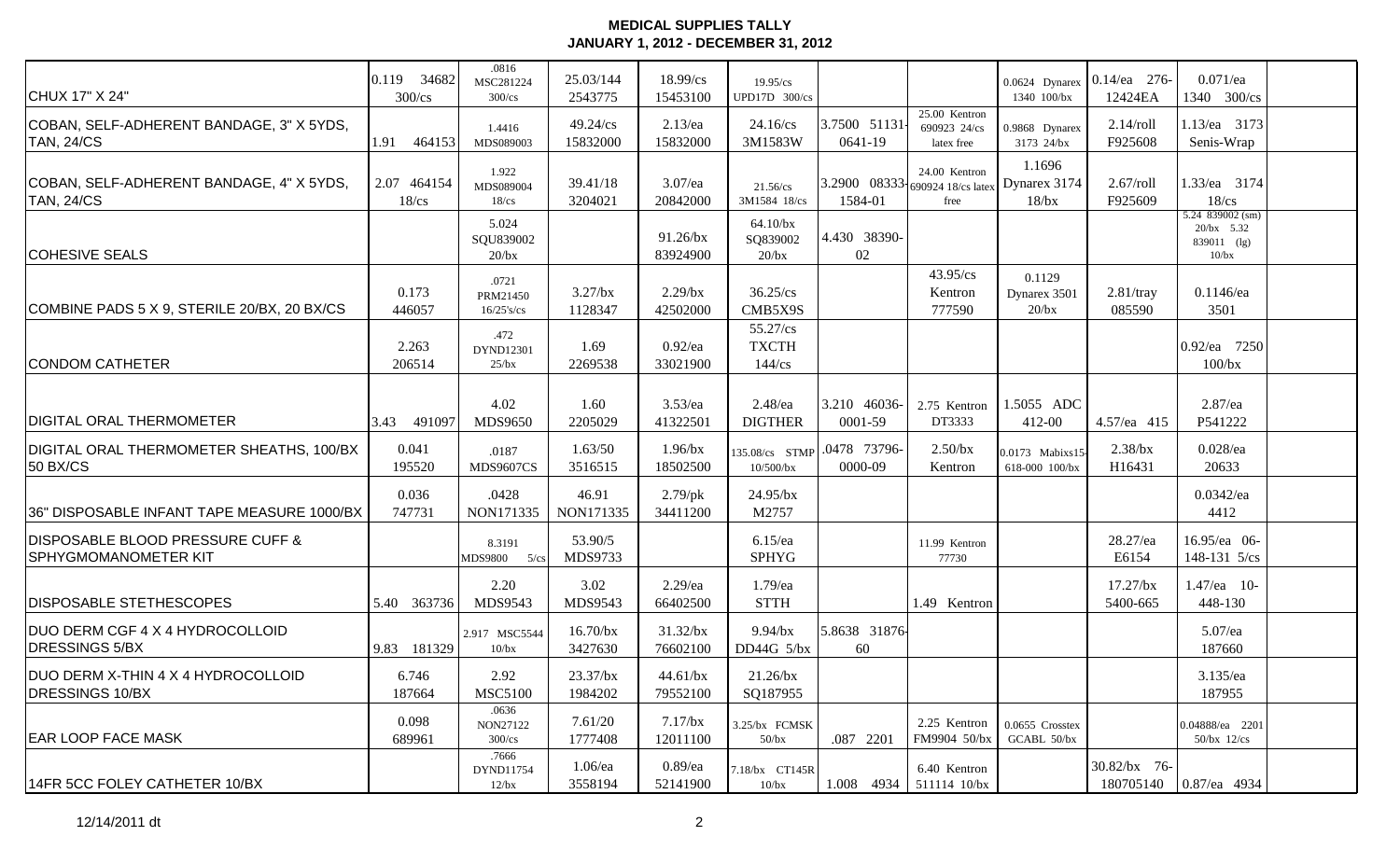|                                        | .7666<br>DYND11774        | $1.16$ /ea        | $0.89$ /ea  | 7.18/bx CT143R       |             |               | 12.70/cs      |                          |  |
|----------------------------------------|---------------------------|-------------------|-------------|----------------------|-------------|---------------|---------------|--------------------------|--|
| 14FR 30CC FOLEY CATHETER 10/BX         | 12/bx                     | 32141900          | 32141900    | 10/bx                |             |               | 441774        | 0.87/ea 4954             |  |
|                                        | .7666                     |                   |             |                      |             |               |               |                          |  |
|                                        | DYND11756                 | 1.06/ea           | $0.89$ /ea  | 7.18/bx CT165R       |             | 6.40 Kentron  | 10.21/ea 279- |                          |  |
| 16FR 5CC FOLEY CATHETER 10/BX          | $12$ /bx                  | 35601916          | 52161900    | 10/bx                | 1.0080 4936 | 511116 10/bx  | 51904         | $0.87$ /ea 4936          |  |
|                                        | .7666                     | 1.16/ea           | $0.89$ /ea  |                      |             | 6.40 Kentron  |               |                          |  |
| 16FR 30CC FOLEY CATHETER 10/BX         | DYND11776                 | 23161900 silicone |             | 7.18/bx CT163R       |             | 531116 10/bx  |               |                          |  |
|                                        | 12/bx                     | coated            | 23161900    | 10/bx                |             |               |               | 0.87/ea 4956             |  |
|                                        | .7666<br>DYND11778        | $1.16$ /ea        | $0.89$ /ea  | 7.18/bx CT183R       |             | 6.40 Kentron  | 97.83/bx      |                          |  |
| 18FR 30CC FOLEY CATHETER 10/BX         | 12/bx                     | 23181900          | 23181900    | 10/bx                |             | 531118 10/bx  | 171305180     | 0.87/ea 4958             |  |
|                                        | .7666                     |                   |             |                      |             |               |               |                          |  |
|                                        | DYND11780                 | $1.16$ /ea        | $0.89$ /ea  | 7.18/bx CT203R       |             | 6.40 Kentron  | 97.83/bx      |                          |  |
| 20FR 30CC FOLEY CATHETER 10/BX         | 12/bx                     | 23201900          | 23201900    | 10/bx                |             | 531120 10/bx  | 17130520      | 0.87/ea 4960             |  |
|                                        | .7666                     |                   |             |                      |             |               |               |                          |  |
|                                        | DYND11784                 | $1.16$ /ea        | $0.89$ /ea  | 7.18/bx CT243R       |             | 6.40 Kentron  |               |                          |  |
| 24FR 30CC FOLEY CATHETER 10/BX         | 12/bx                     | 32241900          | 32241900    | 10/bx                |             | 531124 10/bx  |               | 0.87/ea 4964             |  |
|                                        | .425                      |                   |             |                      |             |               |               | $0.3545$ /ea             |  |
|                                        | DYND10723                 | 51.32/50          | $36.59$ /bx | 12.00/cs             |             |               |               | AS861614 16"             |  |
| FOLEY 14FR MALE STRAIGHT CATH          | $30$ /cs                  | 3224367           | 14451900    | URCRT14 50/cs        |             |               |               | PVC 50/cs                |  |
|                                        |                           | 24.12/30          | $0.60$ /ea  | $12.00$ /cs          |             |               |               | $0.30$ /ea               |  |
| <b>FOLEY 14FR FEMALE STRAIGHT CATH</b> | .42 DYND10703<br>$30$ /cs | 1231885           | 44501900    | URCRT14F<br>$50$ /cs |             |               |               | AS860614 6"<br>PVC 50/cs |  |
|                                        | 3.438                     |                   |             |                      |             |               |               |                          |  |
|                                        | DYND11503                 | $1.06$ /ea        | $0.89$ /ea  | $34.55$ /bx          |             | 6.40 Kentron  |               | 0.87/ea 4938             |  |
| FOLEY 18FR 5CC                         | 10/bx silicone            | 35631918          | 52181900    | CT185S 10/bx         |             | 511118 10/bx  |               | 10/bx                    |  |
|                                        | 3.669                     |                   |             | 49.69/bx             |             |               |               |                          |  |
|                                        | DYND11220                 | 4.19/ea           | $1.48$ /pk  | RU3181-20            |             | 29.19 Kentron |               | $4.95$ /ea               |  |
| <b>FOLEY 20FR 5CC COUDE</b>            | $12$ /bx                  | 65201900          | 52412000    | 10/bx                |             | 521120 10/bx  |               | 4C6520 10/bx             |  |
|                                        | 3.364                     |                   |             |                      |             |               |               |                          |  |
|                                        | DYND11504                 | 1.06/ea           | 2.99/ea     | $34.55$ /bx          |             |               |               | 3.50/ea AS41020S         |  |
| <b>FOLEY 20FR 5CC SILICONE</b>         | 10/bx                     | 35651920          | 19201900    | CT205S 10/bx         |             |               |               | 10/bx 100% silicone      |  |
|                                        | 4.403                     | 4.19/ea           | 3.39/ea     | $49.69$ /bx          |             | 29.19 Kentron |               | 4.95/ea                  |  |
| COUDE FOLEY CATHETER 16FR 5CC, 10/BX   | DYND11216<br>12/bx        | 65561900          | 81161900    | RU3181-16<br>10/bx   |             | 521116 10/bx  |               | <b>UC6516</b>            |  |
|                                        | 4.403                     |                   |             | 49.69/bx             |             |               |               |                          |  |
|                                        | DYND11218                 | $4.65$ /ea        | 3.39/ea     | RU3181-18            |             | 29.19 Kentron |               | $4.95$ /ea               |  |
| COUDE FOLEY CATHETER 18FR 5CC, 10/BX   | 12/bx                     | 81181900          | 81181900    | 10/bx                |             | 521118 10/bx  |               | <b>UC6518</b>            |  |
|                                        | 3.611                     |                   |             |                      |             | 24.50 Kentron |               |                          |  |
|                                        | DYND11532                 | $5.01$ /ea        | $8.55$ /ea  | $31.06$ /bx          |             | 541116 10/bx  |               | $3.59$ /ea               |  |
| ALL SILICONE 16FR 30CC FOLEY           | 10/bx                     | 66111900          | 68661900    | CT163S 10/bx         |             | 10cc baloon   |               | AS42016S 10/bx           |  |
|                                        | 3.611                     |                   |             |                      |             | 24.50 Kentron |               |                          |  |
|                                        | DYND11533                 | $5.01$ /ea        | $4.27$ /ea  | $31.06$ /bx          |             | 541118 10/bx  |               | $3.59$ /ea               |  |
| ALL SILICONE 18FR 30CC                 | 10/bx                     | 62181900          | 62181900    | CT183S 10/bx         |             | 10cc baloon   |               | AS42018S 10/bx           |  |
|                                        | 1.4665                    | 43.55/20          | $2.76$ /ea  | $26.09$ /cs          |             |               |               | $1.83$ /ea               |  |
| FOLEY CATHETER TRAY 30CC 20/CS         | <b>DYNC1815</b>           |                   |             |                      |             |               |               | 76000                    |  |
|                                        | $20$ /cs                  | <b>DYNC1814</b>   | 37231900    | CT30 20/cs           |             |               |               |                          |  |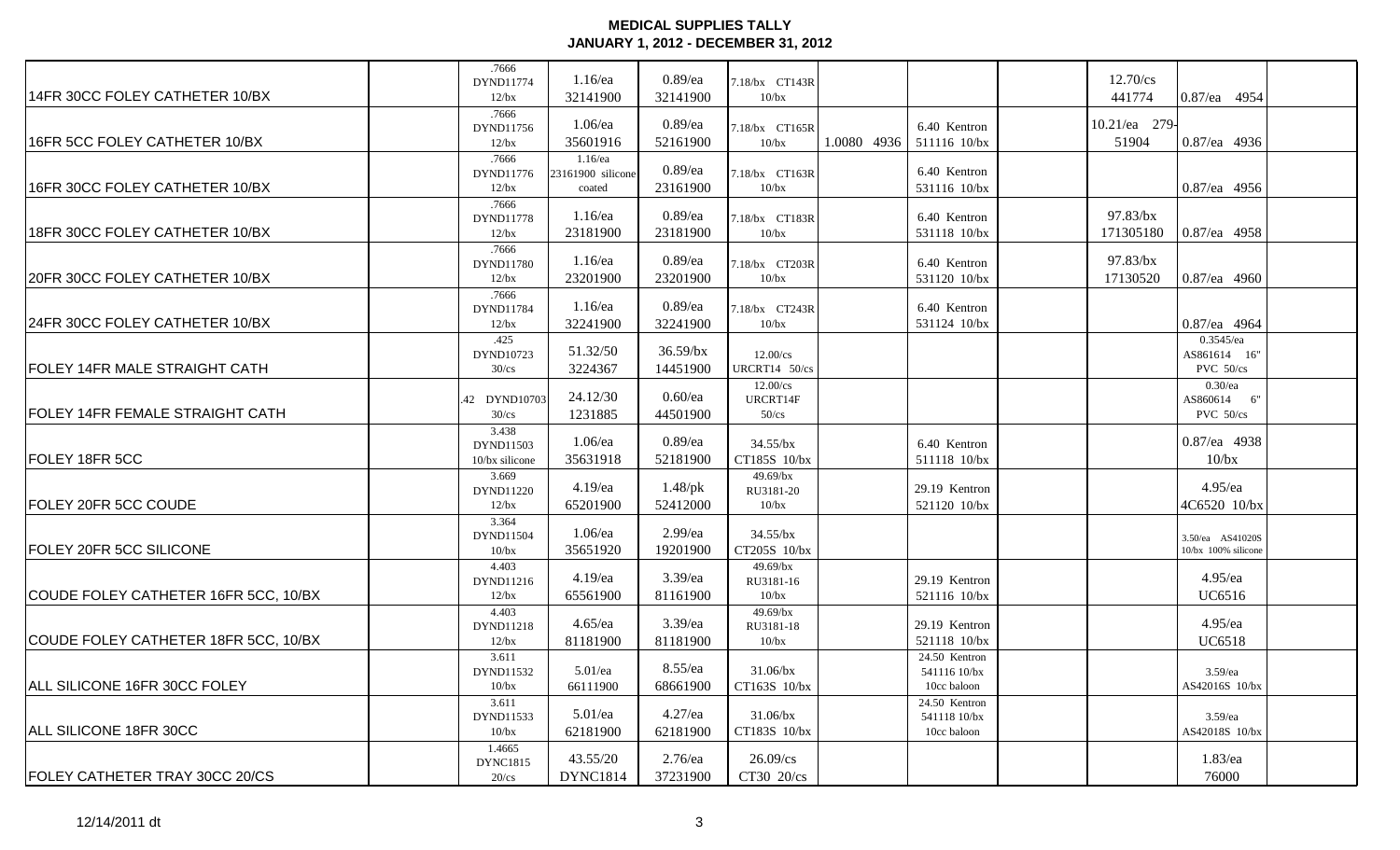| FOLEY INSERTION TRAY, 10CC W/O FOLEY -<br>20/CS |                             | 1.208<br><b>DYNC1810</b>               | 43.55/20<br><b>DYNC1814</b> | 1.93/ea<br>20101900     | 24.95/cs CT<br>$20$ /cs                | 2.4920 181               |                                |                                              |                                                                               | 1.48/ea<br>4926                                        |
|-------------------------------------------------|-----------------------------|----------------------------------------|-----------------------------|-------------------------|----------------------------------------|--------------------------|--------------------------------|----------------------------------------------|-------------------------------------------------------------------------------|--------------------------------------------------------|
| <b>FOLEY HOLDER VELCRO</b>                      | 4.89 681869<br>$10$ / $pkg$ | 2.96<br>DYND16900<br>10/bx             | 5.84/ea<br>DA316            | $4.00$ /ea<br>37311900  | $35.16$ /cs<br>CTSTRP 12/cs            |                          |                                |                                              |                                                                               | 3.57/ea<br>08148200 48/cs                              |
| <b>FOLEY URINARY EXTEN/CONN TUBE</b>            |                             | 1.05<br>DYND12550H                     | $1.53$ /ea<br>DYND12550     | $2.68$ /ea<br>98461900  |                                        |                          |                                |                                              |                                                                               | $0.42$ /ea<br>AS311 50/cs                              |
| <b>HIBICLENS LIQUID 4 OZ</b>                    | 81473<br>5.84               | 2.89<br>MDS098710H                     | $3.28/4$ oz<br>1656636      | $4.55$ /ea<br>75041800  | $4.64$ /ea<br>HBCL4                    | 4.660 00234-<br>0575-04  |                                |                                              | $4.55$ /ea<br>290575                                                          | 4.98/ea<br>RDC34080002                                 |
| HYPAFIX 2" X 10 YARDS RETENTION TAPE, 24/CS     |                             | 5.33 MSC4002                           | $4.29$ /ea<br>2110500       | 8.11/bx<br>42092200     | 178.87/cs<br>HYPFX2 48/cs              |                          |                                |                                              |                                                                               | 4.87/ea P157102<br>$10$ /cs                            |
| <b>ISOLATION GOWNS YELLOW 50/CS</b>             | 0.7538<br>237339            | .349<br><b>CRI4000</b>                 | 32.05/50<br>NON27236        | 25.49/cs<br>44051100    | 14.95/cs<br>ISLGND 50/cs               |                          | 16.50 Kentron<br>920092 50/cs  |                                              | 18.13/cs<br>R5029                                                             | 0.35/ea 2141                                           |
| <b>ISOLATION GOWNS WHITE 50/CS</b>              | 0.8136<br>670155            | .842 NON27116                          | 83.56/50<br>NON27314        | 27.54/cs<br>21461100    | $26.52$ /cs<br>ISLGMW 50/cs            |                          |                                | 0.3041 Dynarex<br>2141 50/cs                 | 1.47/ea<br>1014-10804                                                         | $0.60$ /ea 2145                                        |
| LEG BAG MEDIUM URINARY 600 ML                   | 0.981<br>670542             | 1.2125<br>DYND12574<br>$48$ / $cs$     | $2.58$ /ea<br>DYND12574H    | $0.65$ /ea<br>30881900  | 26.09/cs LBGM<br>$48$ / $cs$           |                          |                                |                                              |                                                                               | $0.67$ /ea<br><b>AS308N</b>                            |
| N/S 2 X 2, 8 PLY GAUZE SPONGES 200/BG           | 0.008<br>373772             | $1.14$ /bg<br><b>PRM21208CZ</b>        | 0.85/200<br>22082000        | $.079$ /pk<br>22082000  | 14.60/cs GZ22-<br>8 25/200/cs          | .0065 3222               | .80/bg Kentron<br>22311 200/bg | 3222 200/pkg                                 | 0.0045 Dynarex 0.97/bg 279-<br>3222BG                                         | $0.00512$ /ea<br>3222                                  |
| 2" STERILE KLING                                |                             | .1916<br><b>NON25496H</b><br>$12$ /bx  | 3.67/12<br>52412000         | $1.48$ /pk<br>52412000  | $13.05$ /cs<br>CNFRM2SG<br>$96$ /cs    |                          |                                | 3112 12/bx                                   | 0.2057 Dynarex 2.42/bg 279-<br>3112BG                                         | 0.2347/ea 3112<br>$12$ /bx $96$ /cs                    |
| 4" STERILE KLING                                |                             | .3166<br><b>NON25498H</b><br>12/bx     | 4.26/12<br>52042000         | 2.77/dz<br>54412000     | $20.28$ /cs<br>CNFRM4SG<br>$96$ /cs    |                          | 22.50 Kentron<br>441004 96/cs  | 0.02593 Dynarex 3.04/bg 533-<br>3114 12/bx   | MS-GZCS4BG                                                                    | 0.2958/ea 3114<br>$12$ /bx $96$ /cs                    |
| 3"X3" STERILE NONADH ADAPT                      | 0.4384<br>488939 50/bx      | .3274<br><b>CUR250330Z</b><br>$50$ /bx | 27.29/50<br>1304245         | 24.33/bx<br>20112000    | $15.43$ /bx<br>ADP33 50/bx             | .480 2012                |                                | 0.5848 Alba<br>Health 89898<br>$50$ /bx      | $31.26$ /bx<br>082012                                                         | $0.3322$ /ea<br>$25 -$<br>0330<br>$50$ /bx<br>$12$ /cs |
| 3"X8" STERILE NONADH ADAPT                      | 0.694<br>488942 12/bx       | .8291<br>CUR250381Z<br>24/bx           | 34.29/24<br>1245208         | $27.77$ /bx<br>21502000 | 35.21/bx<br>ADP38 36/bx 1.8289 2013    |                          |                                |                                              | $35.69$ /bx<br>082015                                                         | 0.7289/ea<br>25-0381<br>$24/bx$ 6/cs                   |
| <b>STERILE 4" KERLEX KLING</b>                  |                             | .3416<br><b>NON25498H</b><br>12/bx     | $0.86$ /roll<br>64502000    | 54412001                | 0.23/ea $ 57.75/cs$ KRLXS<br>$100$ /cs |                          | 444666 100/cs                  | 3161                                         | 64.00 Kentron   0.74 Dynarex   3.04/bg 533-   100/cs 4.5" x 4.1<br>MS-GZCS4BG | 0.7865/ea 3161<br>yd                                   |
| <b>LATEX FREE TOURNQUET</b>                     | 0.17                        | .2016<br>DYND75020<br>100/bx           | $0.64$ /ea<br>DYND75020H    | $35.73$ /bx<br>1663250  | $1.91$ /pk<br>TRNQ 10/pk               |                          | 10.00 Kentron<br>901100 100/bg | 0.0994 ADI<br>Medical 10921<br>$100$ /p $kg$ | $5.00$ /roll<br>357002                                                        | 0.1783/ea 4408<br>$10$ /pk $500$ /cs                   |
| <b>STERILE SURGICAL LUBRICANT</b>               |                             | 3.233<br>DAY020536<br>$12$ /cs         | 18.80/144<br>1105584        | $5.62$ /bx<br>30331400  | 14.90/bx<br>SRGLB5 12/bx               | 1.8992 00281-<br>0205-02 |                                | 1.17 Dynarex<br>1254                         | $1.16$ /ea<br>0220555                                                         |                                                        |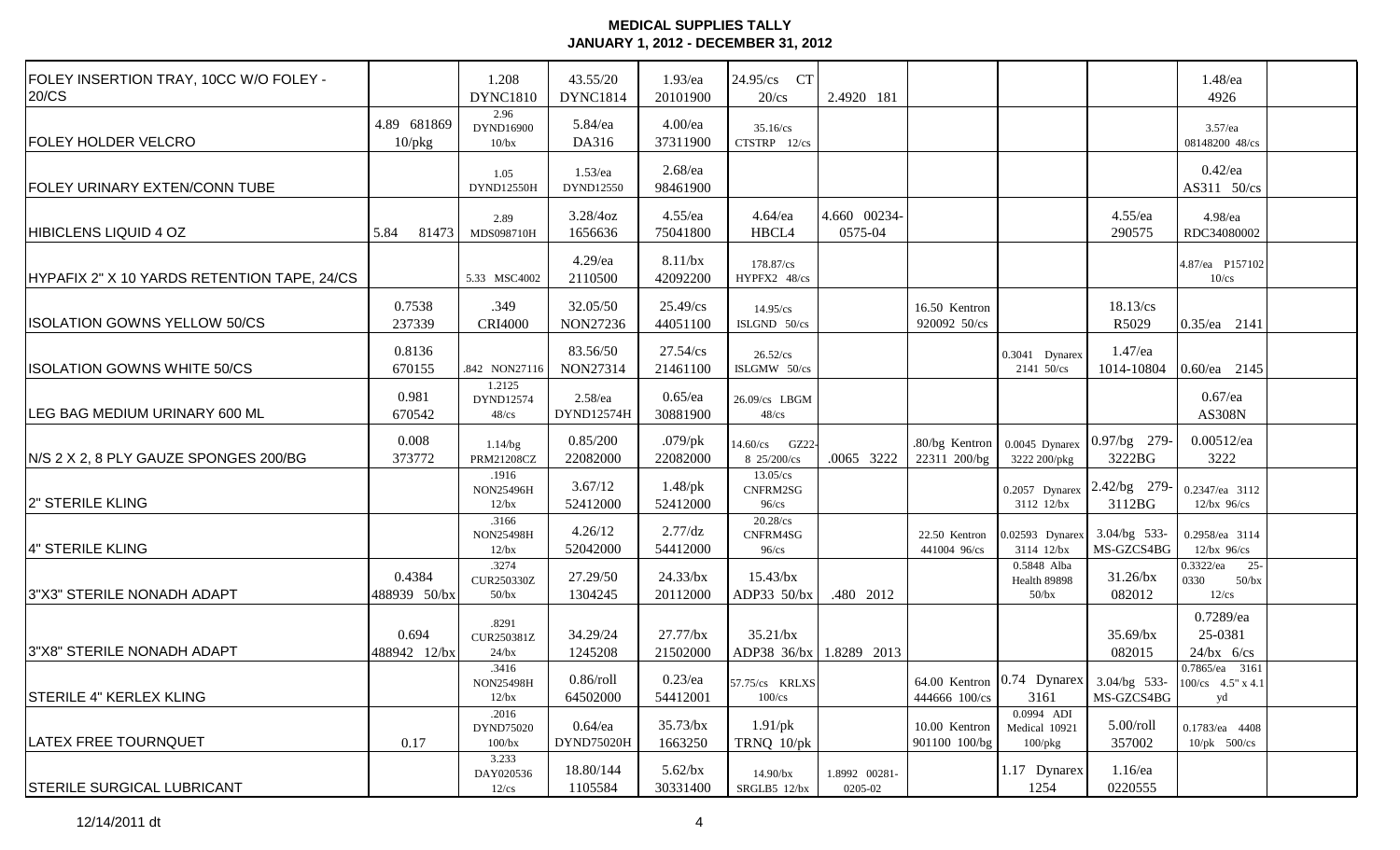| <b>IMEPILEX BORDER SACRUM 7.2x7.2</b>                                                            | 10.80<br>662163 5/bx |                              | 57.66/5<br>SC282000       | $47.04$ /bx<br>28202100  | $53.23$ /bx<br>M282000 5/bx     | 10.1460 81380-<br>2820-00 | 11.34/ea 282000<br>$5/bx$ 8/cs    |  |
|--------------------------------------------------------------------------------------------------|----------------------|------------------------------|---------------------------|--------------------------|---------------------------------|---------------------------|-----------------------------------|--|
| MEPILEX BORDER SACRUM 9x9                                                                        |                      |                              | 90.55/5<br>SC282400       | 73.87/bx<br>28242100     | 83.60/bx<br>M282400 5/bx        |                           | 17.80/ea 282400<br>$5/bx$ $5/cs$  |  |
| 5X8 MEPILEX HEEL FOAM DRESSING                                                                   |                      |                              | 67.28/5<br>SC288100       | 54.88/bx<br>28812100     | $62.11$ /bx<br>M288100 5/bx     | 11.1580 81380-<br>2881-00 | 13.23/ea<br>288100 5/bx           |  |
| 2" MEFIX SELF-ADHESIVE FABRIC TAPE                                                               |                      | 5.33<br><b>MSC4002</b>       | $5.62$ /roll<br>SC310599  | $4.57$ /bx<br>31502200   | $5.18$ /cs<br><b>MFX2</b> 16/cs |                           | $5.56$ /ea<br>310599 40/cs        |  |
| 4" MEFIX SELF-ADHESIVE FABRIC TAPE                                                               |                      | 9.70<br><b>MSC4004</b>       | $10.40$ /roll<br>SC311099 | $8.49$ /bx<br>31012200   | 9.61/cs M311000<br>$20$ /cs     |                           | $10.30$ /ea<br>311099 20/cs       |  |
| 4"X4" MEPILEX FOAM DRESSING                                                                      |                      |                              | 27.92/5<br>SC294199       | 53.00/bx<br>28712100     | $25.78$ /bx<br>M294199 5/bx     | 5.00 81380-<br>2941-99    | 5.49/ea<br>294199 5/bx            |  |
| 6"X6" MEPILEX BORDER FOAM DRESSING                                                               |                      | 5.669<br>MSC1066Z 10/bx      | 47.09/5<br>SC281500       | $152.23$ /bx<br>39542100 | $41.62$ /bx<br>M295400 5/bx     | 24.00 81380-<br>2873-00   | 8.86/ea 295400<br>5/bx            |  |
| 4"X4" MEPILEX BORDER FOAM DRESSING                                                               |                      | 2.64 MSC1044<br>$100$ /cs    | 25.28/5<br>SC281300       | $21.68$ /bx<br>95392100  | $24.54$ /bx<br>M295300 5/bx     | 4.8630 81380-<br>2953-00  | 5.23/ea<br>295300 5/bx            |  |
| 3"X3" MEPILEX BORDER FOAM DRESSING                                                               |                      |                              | 18.54/5<br>SC281200       | 15.91/bx<br>95292100     | 18.02/bx<br>M295200 5/bx        | 3.6890 81380<br>2952-00   | $3.84$ /ea<br>295200 5/bx         |  |
| 4X4 MELISORB AG ABORBENT ANTIMICROBIAL<br><b>ALGINATE DRESSING</b>                               |                      | 4.784<br>MSC9614EPZ<br>10/bx | $9.43$ /ea<br>55102100    | 7.68/ea<br>55102100      | 86.95/bx<br>M255100 10/bx       |                           | 9.35/ea 255100<br>$10/bx$ $10/cs$ |  |
| 4X4 MELISORB ABORBENT CALCIUM ALGINATE<br>DRESSING                                               |                      | 10.548<br>MSC9448EPZ<br>5/bx | 36.98/10<br>25112100      | $30.16$ /pk<br>25112100  | $34.14$ /bx<br>M251100 10/bx    | 3.7990 81380<br>2511-00   | 3.66/ea 251100<br>$10/bx$ 5/cs    |  |
| 4X4 MEPILEX BORDER AG ABORBENT<br><b>ANTIMICROBIAL BORDER FOAM DRESSING</b>                      |                      | 3.447<br>MSC1044EPZ<br>10/bx | 87.49/5<br>SC395390       | $71.37$ /bx<br>39532100  | $76.52$ /bx<br>M395390 5/bx     |                           | 16.00/ea 395390<br>$5/bx$ 10/cs   |  |
| 6X6 MEPILEX BORDER AG ABORBENT<br><b>ANTIMICROBIAL BORDER FOAM DRESSING</b>                      |                      | 5.840<br>MSC1066EPZ<br>10/bx | 186.62/5<br>SC395490      | $152.23$ /bx<br>39542100 | $163.22$ /bx<br>M395490 5/bx    |                           | 35.04/ea 395490<br>$5/bx$ 10/cs   |  |
| 7.2X7.2 MEPILEX BORDER SACRUM AG<br><b>ABORBENT ANTIMICROBIAL BORDER FOAM</b><br><b>DRESSING</b> |                      |                              | 250.32/5<br>SC382090      | $47.04$ /bx<br>28202100  | 218.93/bx<br>M382090<br>5/bx    |                           | 47.00/ea 382090<br>$5/bx$ 8/cs    |  |
| 9.2X9.2 MEPILEX BORDER SACRUM AG<br>ABORBENT ANTIMICROBIAL BORDER FOAM<br><b>DRESSING</b>        |                      |                              | 372.68/5<br>SC382490      | 73.87/bx<br>28242100     | $325.93$ /bx<br>M382490<br>5/bx |                           | 69.97/ea 382490<br>$5/bx$ $5/cs$  |  |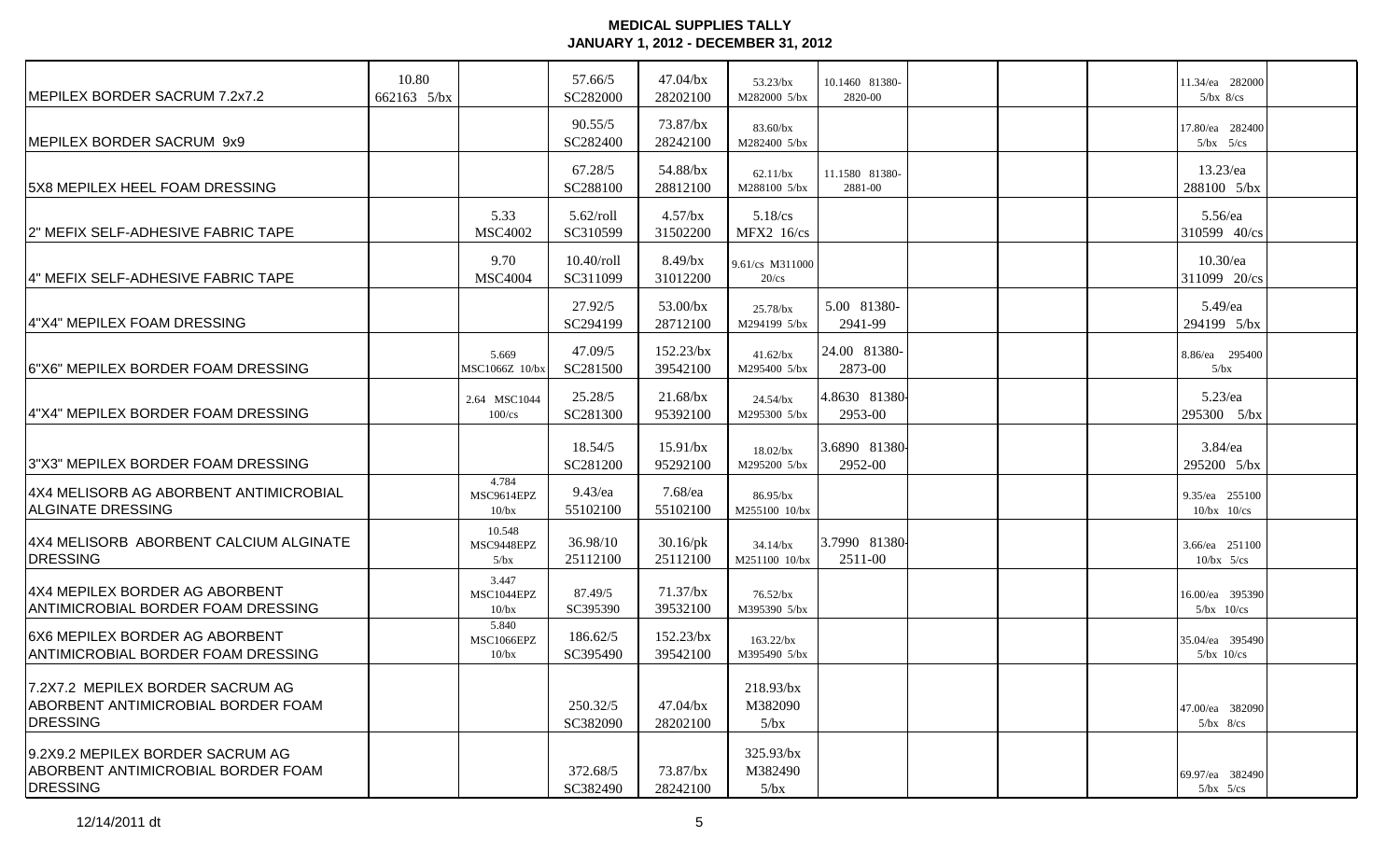| <b>IMEPITEL ONE WOUND CONTACT SHEET 4 X 7</b> |      | 20.09 709085<br>$70$ /cs |                                       | 153.79/10<br>SC289500            | $125.45$ /bx<br>28952100 | 141.98/bx<br>M289500 10/bx       |                         |              |                      | 15.43/ea<br>289500 10/bx<br>$7/\text{cs}$                                  |
|-----------------------------------------------|------|--------------------------|---------------------------------------|----------------------------------|--------------------------|----------------------------------|-------------------------|--------------|----------------------|----------------------------------------------------------------------------|
| MEPITEL ONE WOUND SHEET 6.8 x 10              |      | 44.84 765682<br>$40$ /cs |                                       | 171.55/5<br>SC289700             | 139.94/bx<br>28972100    | 158.37/bx<br>M289700 5/bx        |                         |              |                      | 34.00/ea 289700<br>$5/bx$ $8/cs$                                           |
| <b>NORMAL SALINE .9% 15 ML</b>                |      |                          | .2995<br><b>HCS20069Z</b><br>$48$ /bx | 12.13/25<br>10<br>2718286<br>mil | $4.05$ /bx<br>11603900   | 19.88/cs<br>$S-$<br>NSI15 144/cs |                         |              |                      | $0.24$ /ea<br>$200-$<br>69 144/cs                                          |
| NORMAL 0.9% SALINE 100ML 48/CS                |      |                          | .4885<br>RDI30296                     | 119.98/96<br>1644574             | 25.68/cs<br>62041900     | $29.95$ /cs<br>$S-NS1$           | 1.9997 00409<br>7984-23 |              | $1.26$ /ea<br>355410 | $0.51$ /ea<br>6240 48/cs                                                   |
| NORMAL 0.9% SALINE 500ML 16/CS                |      |                          | 1.8181<br><b>BMGR520101</b>           | $19.83$ /cs<br>1740331           | 21.60/cs<br>76281900     | $33.69/cs$ S-<br>$NS5A$ 24/cs    |                         |              |                      | $1.50$ /ea<br>R5201-01                                                     |
| <b>NUGAUZE PLAIN .25 X 5 YDS STERILE</b>      |      |                          | 2.40<br>NON255145H                    | $2.37$ /ea<br>59122000           | $1.87$ /ea<br>59122000   | $22.36$ /cs<br>NGZ1/4 12/CS      |                         |              |                      | $2.15$ /ea<br>60-<br>$2505$ $12/\text{cs}$                                 |
| <b>NUGAUZE PLAIN .50 X 5 YDS STERILE</b>      |      |                          | 2.80<br>NON255125H                    | $2.46$ /ea<br>59222000           | $1.92$ /ea<br>59222000   | $22.36$ /cs<br>NGZ1/2 12/CS      |                         |              |                      | $2.18$ /ea<br>60-<br>5005 12/cs                                            |
| <b>NUGUAZE IODOFORM 5% .25 X 5 YDS</b>        |      | 3.14 470440              | 2.82<br>NON256145H                    | $2.81$ /ea<br>59142100           | $1.93$ /ea<br>59142100   | $22.36$ /cs<br>NGZD1/4 12/CS     |                         |              |                      | $2.15$ /ea<br>61<br>2505 12/cs                                             |
| NUGUAZE IODOFORM 5% .50 X 5 YDS               | 3.38 | 470441                   | 3.02<br>NON256125H                    | $2.64$ /ea<br>59242100           | $2.43$ /ea<br>59242100   | 23.60/cs<br>NGZD1/2 12/CS        |                         |              |                      | $2.43$ /ea<br>61<br>5005 12/cs                                             |
| <b>OSTOMY POUCH CLIPS</b>                     |      |                          | 1.9555 HTP8770<br>$20$ /bx            | 26.80/20<br>1967975              | $16.93$ /bx<br>17564960  | $9.28$ /bx<br>SQ175652 10/bx     |                         |              |                      | $2.05$ /ea<br>175652                                                       |
| P/F LARGE VINYL GLOVES - 100/BX 10 BX/CS      | 4.18 | 354440                   | .028<br><b>MSV403</b>                 | 5.11/bx 1484336<br>non-sterile   | 28.40/cs<br>11151310     | 27.95/cs GL-<br><b>VLPF</b>      | .0489 2613              |              |                      | .0259 Med<br>$0.0325$ /ea<br>Pridge-Lrg-VPFG<br>RYL-PFVL<br>1000/cs        |
| P/F MEDIUM VINYL GLOVES - 100/BX 10 BX/CS     |      | 4.18 354439              | .028<br><b>MSV402</b>                 | 5.11/bx 1484310<br>non-sterile   | 28.40/cs<br>11351310     | 27.95/cs GL-<br><b>VPF</b>       | .0489 2612              |              |                      | .0259 Med<br>$0.0325$ /ea<br>Pridge-Med-VPFG<br><b>RYL-PFVM</b><br>1000/cs |
| P/F SMALL VINYL GLOVES - 100/BX 10 BX/CS      | 4.18 | 354438                   | .028<br><b>MSV401</b>                 | 5.11/bx 1484294<br>non-sterile   | 28.40/cs<br>11111310     | 27.95/cs GL-<br><b>VSPF</b>      | .0489 2611              |              |                      | .0259 Med<br>$0.0325$ /ea<br>Pridge-Sm-VPFG<br>RYL-PFVS<br>1000/cs         |
| PEROXIDE 4 OZ                                 |      | 0.64 141564              | .6033 HDX10<br>$24$ /cs               | $0.65/4 \text{ oz}$<br>1722941   | $0.52$ /ea<br>42012700   | $0.60$ /ea PRXD<br>16 oz         | .7133 630004            | 0.89 Generic | $0.86$ /ea<br>713304 | 0.55/ea 87143<br>$12$ /cs 16 oz                                            |
| <b>PICC LINE DRESSING CHANGE TRAY</b>         |      |                          | 1.7365<br>DYND74661<br>$40$ /cs       | 106.81/30<br>MKDC1825B           | 5.12/ea<br>28352800      |                                  |                         |              |                      | $6.00$ /ea<br>47324                                                        |
| <b>PISTON IRRIGATION TRAYS 20/CS</b>          |      | 1.62 148893              | .924<br>DYND20302<br>$20$ /cs         | 1.42/20<br>683685                | $1.32$ /ea<br>41001900   | 13.98<br>AS136                   |                         |              |                      | $0.90$ /ea<br>A5136 20/cs                                                  |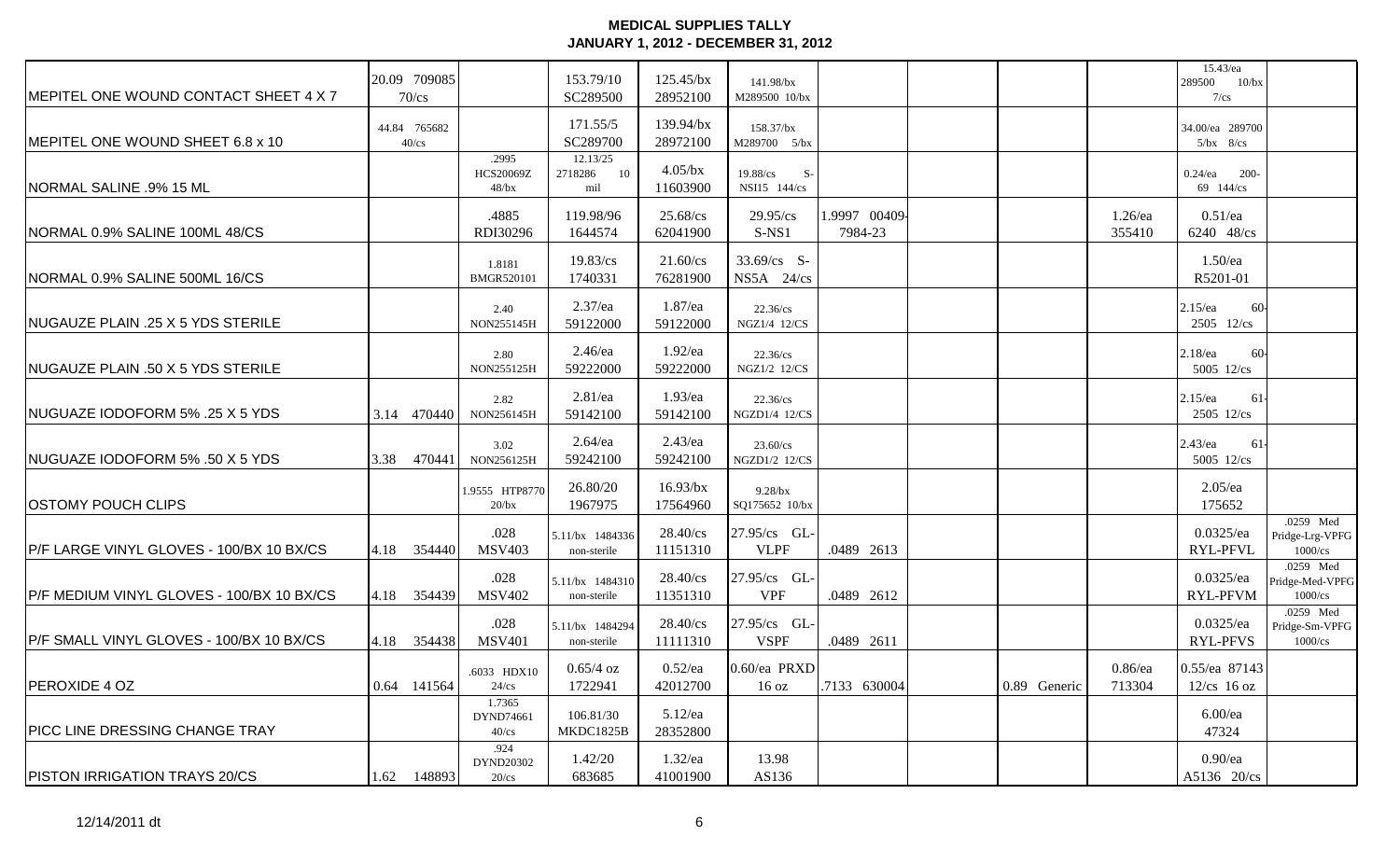| <b>PREP PADS POVIDINE IODINE PADS</b>                                      | .33 81912<br>$100$ /p $kg$                                    | .0274<br>MDS093917<br>$10/100$ 's cs    | 9.39/200<br>2742187           | $3.04$ /bx<br>32012300  | 27.75/cs<br><b>PVSWM</b><br>$10/100$ /cs |             |                                 | 0.0336 Dynarex<br>1108 100/bx      | $3.40$ /bx<br>609153      | 0.037/ea 1108<br>$100/bx$ $10/cs$ |  |
|----------------------------------------------------------------------------|---------------------------------------------------------------|-----------------------------------------|-------------------------------|-------------------------|------------------------------------------|-------------|---------------------------------|------------------------------------|---------------------------|-----------------------------------|--|
| PROFESSIONAL TOWEL, 2 PLY TISSUE/POLY, 13"<br>X 18", WHITE, 500/CS         | 0.033<br>199440                                               | .0348<br>NON24356W<br>$500$ /cs         | 24.13/500<br>NON24356W        | 21.92/cs<br>18861200    | 24.30/cs<br>TI917461 500/cs              |             |                                 | 0.0384<br>Graham 171               | $0.04$ /ea<br>44200357    | $0.036$ /ea<br>P752023 500/cs     |  |
| SAFETY LOK 10 ML 21G 1 1/2                                                 |                                                               |                                         | 19.91/50<br>2429488           | $24.67$ /bx<br>30102800 | 21.88/bx SY-<br>312MSL 50/bx             |             |                                 |                                    |                           |                                   |  |
| SANI-CLOTH PLUS WIPES, LARGE, 6" X 6 3/4",<br>160/CAN, 12 CANS/CS          |                                                               | 5.7483<br>MSC351200                     | 78.16/cs<br>51721100          | $5.33$ /pk<br>89071100  | $69.17$ /cs<br><b>SNCLTH</b>             | 12.036 8472 |                                 | 0.0341 PDI<br>Q89072<br>$160$ /tub | $5.66$ /tub<br>297272     | 0.03880/ea<br>Q89072              |  |
| SHARPS CONTAINER 1 - 1.5 LITER                                             |                                                               | 1.0774<br>MDS705110<br>$100$ /cs        | $1.21$ /ea<br>70282800        | $1.12$ /ea<br>70282800  | 177.63/cs<br>S8900 100/cs                |             |                                 | 1.67 Kendall<br>8900SA             |                           | $3.20$ /ea<br>305487 36/cs        |  |
| SKIN PREP BARRIER WIPES 50/BX - 20 BX/CS                                   | 0.0274<br>364637                                              | .1131 MSC1500                           | $2.79$ /bx<br><b>MSC1500Z</b> | $6.08$ /bx<br>65604900  | 15.77/bx<br>SQ37444 100/bx               | 9.628 4207  |                                 | 0.0728 Dynarex<br>1506 50/bx       | $11.36$ /bx<br>1125-00513 | $0.062$ /ea<br>B01051             |  |
| SPECIMEN CONTAINER 4 OZ W/SCREW ON LID,<br><b>STERILE 100/CS</b>           | 0.2198<br>491102                                              | .1465<br>DYND30330                      | 27.30/100<br>63391200         | $17.61$ /cs<br>49241200 | 15.53/cs SPCTS<br>$100$ /cs              |             | 20.00 Kentron<br>350444 100/cs  |                                    |                           | $0.15$ /ea<br>P250400             |  |
| <b>STAPLE REMOVER</b>                                                      |                                                               | .9833<br>DYNJ04058Z<br>12/bx            | $1.66$ /ea<br>67162500        | 3.96/ea<br>11002500     | $11.17$ /bx<br>STPRMV 12/bx              | .986 4522   |                                 | 1.44 Generic                       | 118.72/cs<br>$SR-1$       | $1.00$ /ea<br>69243 50/cs         |  |
| STERI STRIP 1/4" X 3" SKIN CLOSURES, 50-3'S/BX,<br>4 BX/CS                 | $\begin{array}{ c c c c c } \hline 0.82 & 459359 \end{array}$ | .2122<br>NON250314Z                     | 43.52/50<br>1700723           | $49.02$ /bx<br>15412000 | 130.00/cs<br>STRIP3                      | 1.0951 1541 |                                 | 0.5556 3MR-<br>1541 50/bx          | $27.31$ /bx<br>276-5151BX | 0.72/ea (3 pk)<br>R1541           |  |
| STERILE COTTON TIPPED APPLICATOR 6" X 1/12" ·<br>1/PK, 100 PP/BX, 10 BX/CS | 0.0035<br>713899                                              |                                         | 3.48/200<br>MDS202000Z        | $4.13$ /bx<br>24861200  | 250.00/cs 2/pk<br>CTAS 200/50/cs         | .0356 4307  |                                 | 0.2220 Dynarex<br>4304 100/bx      | $2.61$ /bx<br>F039602     | $0.0215$ /ea<br><b>NCTAS</b>      |  |
| STERILE GAUZE SPONGES 4 X 4 8 PLY 25/BX, 24<br>BX/CS                       |                                                               | .0214 PRM4408<br>600/2s                 | 2.72/50<br>4425200            | 41.40/cs<br>40082012    | 30.00/cs GZS44<br>$24/25$ /cs            |             | 37.00 Kentron<br>KS4480 1200/cs | 0.0608 Dynarex<br>3342 25/bx       | $2.35$ /bx<br>F165622     | 0.0347/ea 3342<br>$25-2's/bx$     |  |
| <b>STERILE GLOVES LARGE</b>                                                |                                                               | .3076 484407Z<br>$50$ /bx               | 37.33/100<br>31071300         | 17.59/bx<br>72281300    | $85.40$ /cs GL-<br>$SLV$ 4/50/cs         |             |                                 |                                    | $0.35$ /pair<br>291059    | 0.304/pr 2433<br>$50$ /bx $8$ /cs |  |
| <b>STERILE GLOVES MEDIUM</b>                                               |                                                               | .3076 484406Z<br>$50$ /bx               | 37.33/100<br>21071300         | 17.59/bx<br>72261300    | 85.40/cs GL-<br>SVPF $4/50$ /cs          |             |                                 |                                    | $0.51$ /pair<br>R4402     | 0.304/pr 2432<br>$50$ /bx $8$ /cs |  |
| <b>STERILE GLOVES SMALL</b>                                                |                                                               | .3076 484405Z<br>$50$ /bx               |                               | 17.59/bx<br>72241300    | 85.40/cs GL-<br>$SVLSPF$ 4/50/cs         |             |                                 |                                    | $0.54$ /pair<br>R4400     | 0.304/pr 2431<br>$50$ /bx $8$ /cs |  |
| STERILE SPONGES 2 X 2, 8 PLY, 50-2'S/TRAY, 30<br><b>TRAYS/CS</b>           |                                                               | 0.1926<br><b>PRM2208</b><br>1500/2's cs | 45.90/cs<br>20082000          | 40.95/cs<br>20082030    | 41.27/cs<br>GZS22                        | .0215 21420 | 37.00 Kentron<br>KS2280 1200/cs | 0.0271 Dynarex<br>3322 50/bx       | $1.52$ /tray<br>J2540     | 0.00698/ea<br>3322                |  |
| <b>STERILE WATER</b>                                                       |                                                               | .5585 RDI30295<br>100ml 48/cs           | $2.06$ /ea<br>20082000        | $2.66$ /ea<br>71131900  | 19.88/cs S-<br>SW1 48/cs                 |             |                                 |                                    | $0.98$ /ea<br>607112      | $1.50$ /ea<br>R5001-01 16/cs      |  |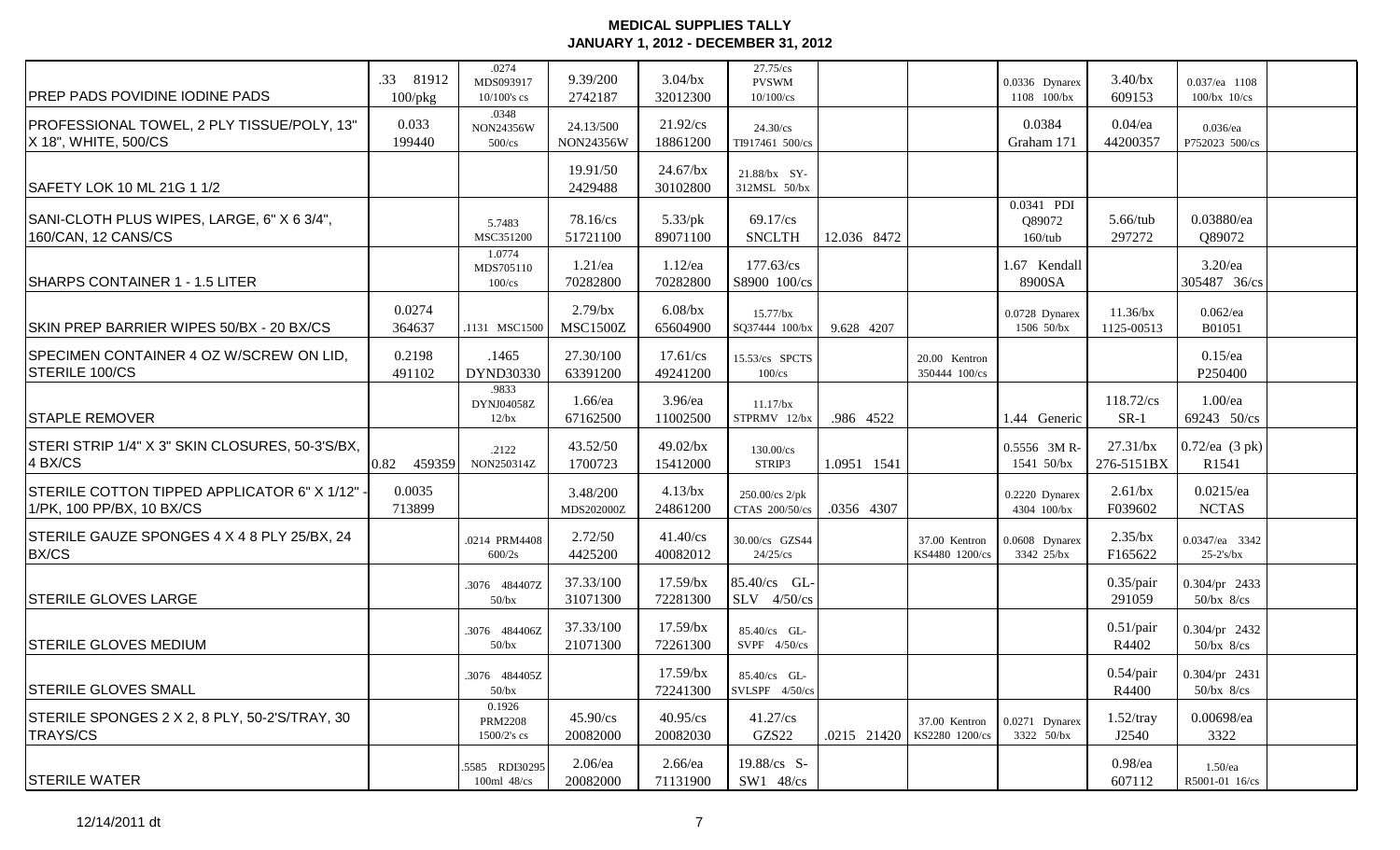| <b>STOMAHESIVE PASTE 2 OZ</b>                                                            | 9.55<br>116253          | 9.80<br>SQU183910                  | $6.86/2$ oz<br>2292027         | 8.68/ea<br>39104900                              | 8.92/ea<br>SQ183910              | 8.659 1839   |                                               |                          | 9.98/ea<br>183910                              |  |
|------------------------------------------------------------------------------------------|-------------------------|------------------------------------|--------------------------------|--------------------------------------------------|----------------------------------|--------------|-----------------------------------------------|--------------------------|------------------------------------------------|--|
| <b>STOMAHESIVE POWDER</b>                                                                | 10.77<br>025510         | 7.80<br>SQU025510                  | 4.88/ea<br>1386648             | $6.84$ /ea<br>55114900                           | $6.17$ /bt<br>SQ25510            | 7.00 25510   |                                               |                          | 7.85/ea<br>25510                               |  |
| SUPER FLUFF 6 X 6.75 STERILE                                                             | 2.74 473031<br>$48$ /cs | .1077<br>NON25852Z<br>$20/2$ 's-bx | $0.73$ /pk<br><b>NON25852H</b> | $7.68$ /bx<br>42652000                           | 131.67/cs K2585<br>$10/48$ /cs   |              |                                               |                          | 0.19/ea 3163<br>$20-2's$ /tr                   |  |
| <b>ONE PIECE OSTOMY</b>                                                                  |                         | 3.919<br>SQU022771<br>10/bx        |                                | 22.95-24.17/bx<br>401435 401430<br>401440 401935 |                                  |              |                                               |                          |                                                |  |
| SUR FIT NATURA CONVEX INSERTS 1-1/4", 5/BX                                               |                         | 1.03<br>SQU40401                   |                                | $9.16$ /bx<br>40424900                           | $4.49$ /bx<br>SQ404010           | 1.798 404010 |                                               |                          | $2.10$ /ea<br>404010                           |  |
| SUR FIT NATURA STOMAHESIVE FLEXIBLE CUT<br>TO FIT SKIN BARRIER 1.75" WAFER - WHITE 10/BX |                         | 5.66<br>SQU125259                  |                                | 44.80/bx<br>52644900                             | $29.99$ /bx<br>SQ125259          | 8.392 413184 |                                               |                          | $5.14$ /ea<br>125264 10/bx                     |  |
| SUR-FIT 1.75" DRAINABLE POUCH 12" OPAQUE,<br>10/BX                                       |                         | 2.666<br>SQU401502                 |                                | $24.04$ /bx<br>19344900                          | $17.26$ /bx<br>SQ401512          | 3.123 411265 |                                               |                          | 2.884/ea<br>401502                             |  |
| SUR FIT NATURA UROSTOMY POUCH W/1.75"<br>FLANGE, 10/BX                                   |                         | 6.098<br>SQU064927                 |                                | $30.83$ /bx<br>15354900                          | $13.30$ /bx<br>SQ401544          |              |                                               |                          | 3.538/ea<br>401535                             |  |
| SUR FIT NATURA STOMAHESIVE FLEXIBLE CUT<br>TO FIT SKIN BARRIER 2.25" WAFER - TAN 10/BX   |                         | 5.166<br>SQU125260                 |                                | 44.80/bx<br>52654900                             | $29.99$ /bx<br>SQ125259          |              |                                               |                          | 5.14/ea<br>125265                              |  |
| NATURA 2.25" - 10" OPAQUE POUCH                                                          |                         | 2.666<br>SQU401513<br>10/bx        |                                | 57.06/bx<br>12894900                             | 17.30/bx<br>SQ401513 10/bx       |              |                                               |                          | $3.27$ /ea<br>411291 20/bx                     |  |
| UROSTOMY 2.25 POUCH                                                                      |                         | 4.028<br>SQU401545<br>10/bx        |                                | $24.04$ /bx<br>93504900                          | $25.79$ /bx<br>SQ401545 10/bx    |              |                                               |                          | $3.53$ /ea<br>401536 10/bx                     |  |
| SUR FIT NATURA STOMAHESIVE FLEXIBLE CUT<br>TO FIT SKIN BARRIER 2.75" WAFER               |                         | 5.318<br>SQU125261<br>10/bx        |                                | 44.80/bx<br>52664900                             | $15.37$ /bx<br>SQ125261 10/bx    |              |                                               |                          | $5.14$ /ea<br>125266 10/bx                     |  |
| 12" SUR FIT STANDARD POUCH 2.75" FLANGE,<br>10/BX                                        |                         | 2.783<br>SQU401514                 |                                | $24.04$ /bx<br>93604900                          | $17.34$ /bx<br>SQ401514 10/bx    |              |                                               |                          | 2.884/ea<br>401504 10/bx                       |  |
| <b>ISUTURE REMOVER KIT</b>                                                               |                         | .9995<br>DYND70900<br>$50$ /cs     | $0.77$ /ea<br>54252500         | $1.00$ /ea<br>96641904                           | $22.50$ /cs<br>STRMV 50/cs       | .613 4521    | 29.95 Kentron<br>332000 50/cs<br>0.80 Generic | $0.47$ /ea<br>279-4521EA | $ 0.55$ /ea 4521<br>$50$ /cs                   |  |
| <b>SYRINGE 2 OZ CATHETER TIP</b>                                                         | 1.09 445889             | .562<br>DYND70280<br>$50$ /cs      | 18.18/40<br>2754331            | $36.34$ /bx<br>96641904                          | 14.85/cs<br>IRSYB 50/cs          |              |                                               |                          | $.047$ /ea<br>4262 50/cs                       |  |
| <b>SYRINGE LUER LOCK 10 ML</b>                                                           | 0.1218<br>626062        | .1405<br>SYR110010Z<br>10/bx       | 10.24/100<br>3697802           | 10.00/bx<br>10282800                             | 10.19/bx SY-<br>$3P \quad 50/bx$ |              | 0.0936 Terumo<br>SS-10L 100/bx                |                          | 0.1173/ea 3SS-<br>$10L$ $100/bx$<br>$6$ / $cs$ |  |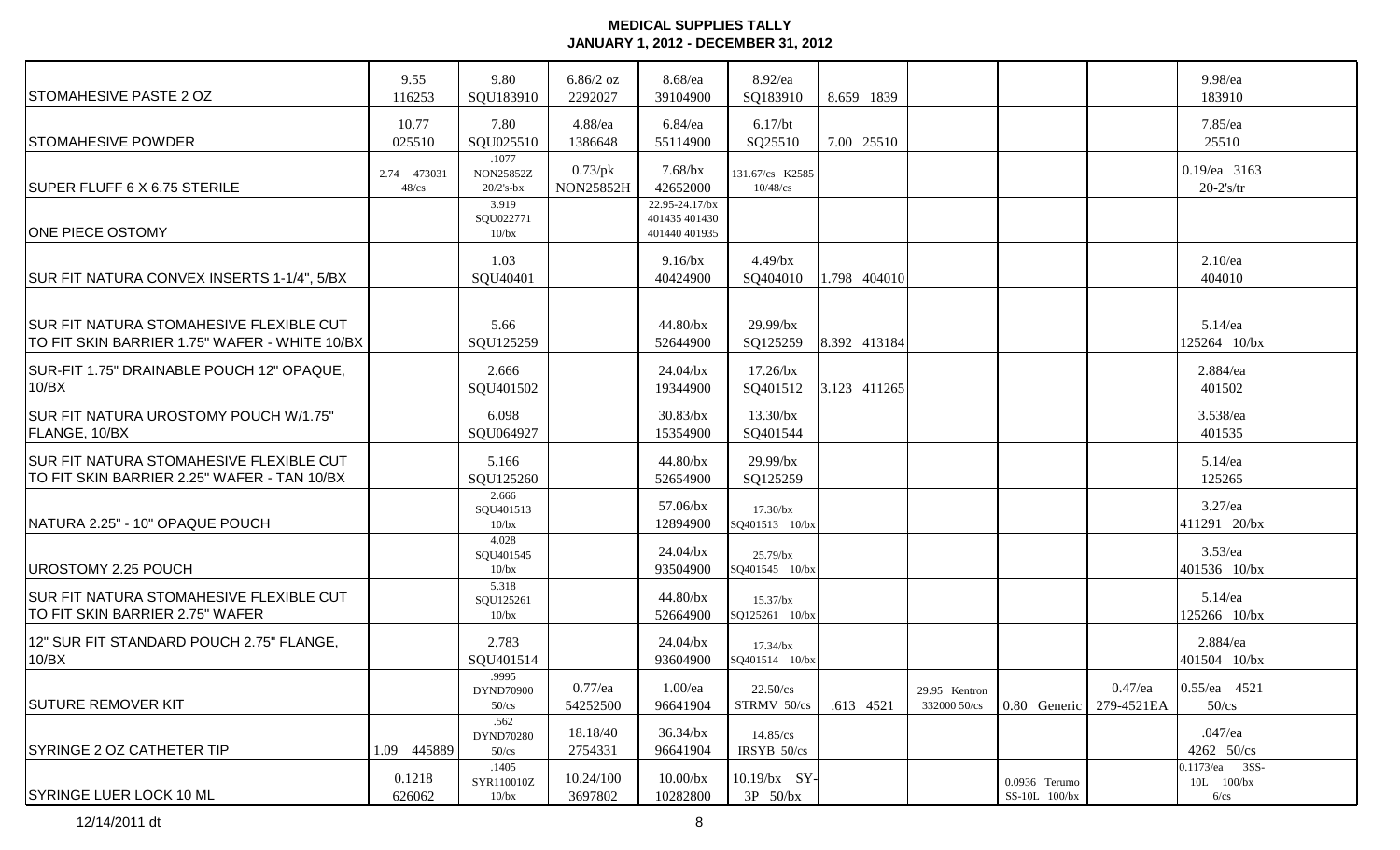|                                                                                          |                  | .3286                   |                     |                         |                                |                                        |                             |                                 |                           | $3SS-$<br>$0.28$ /ea     |  |
|------------------------------------------------------------------------------------------|------------------|-------------------------|---------------------|-------------------------|--------------------------------|----------------------------------------|-----------------------------|---------------------------------|---------------------------|--------------------------|--|
| <b>SYRINGE LUER LOCK 20 ML</b>                                                           | 0.3176<br>629840 | NPMJD20LZ<br>$50$ /bx   | 10.65/40<br>3698248 | $13.20$ /bx<br>10192800 | 13.26/bx SY-<br>4P 50/bx       |                                        |                             | 0.2019 Terumo<br>$SS-20L$ 50/bx | $16.02$ /bx<br>1632-20104 | 20L2<br>$50$ /bx<br>4/cs |  |
|                                                                                          |                  | .456                    |                     |                         |                                |                                        |                             |                                 |                           | 0.398/ea                 |  |
|                                                                                          | 0.4272           | NPMJD30LH               | 12.19/40            | $7.84$ /bx              | 14.91/bx SY-                   |                                        |                             | 0.3275 Terumo                   |                           | 3SS-30L                  |  |
| <b>SYRINGE LUER LOCK 30 ML</b>                                                           | 629841           | $50$ /bx                | 1307727             | 10392800                | 5P 40/bx                       |                                        |                             | SS-30L 25/bx                    |                           | $25/bx$ 8/cs             |  |
|                                                                                          |                  | .315                    |                     |                         |                                |                                        |                             |                                 |                           |                          |  |
|                                                                                          |                  | SWD533510Z              | 7.95/100            | 22.41/bx                | 22.93/bx SY-                   |                                        |                             |                                 |                           | $0.2475$ /ea             |  |
| SYRINGE SAFETY LOK 3 ML 25G 5/8                                                          |                  | 100/bx<br>.7341         | 3697430             | 95922800                | 119MSL 100/bx                  |                                        | 6.45 Kentron                |                                 |                           | 309592 100/bx            |  |
|                                                                                          | 0.7125 455537    | NON260201Z              | 10.22/12            | $14.15$ /bx             | 6.73/bx TRNSP1                 | 2.57 51131-                            | 705311 12/bx                | 0.5848 Dynarex                  | $14.15$ /bx               | $0.94$ /ea               |  |
| <b>TAPE TRANSPORE 1"</b>                                                                 | 12/bx plastic    | 12/bx                   | 1125525             | 27102200                | $12$ /bx                       | 0566-60                                | $12$ /bx/cs                 | 3572 12/bx                      | 151527                    | 1527-1 12/bx             |  |
|                                                                                          |                  | 1.4683                  |                     |                         |                                |                                        | 6.45 Kentron                |                                 |                           |                          |  |
|                                                                                          | 1.94 455538      | NON260202Z              | 10.22/12            | $14.15$ /bx             | $6.73$ /bx TRNSP2 4.821 51131- |                                        | 705312 6/bx                 | 1.1696 Dynarex                  | $14.15$ /bx               | 1.88/ea                  |  |
| <b>TAPE TRANSPORE 2"</b>                                                                 | 6/bx             | 6/bx                    | 1125624             | 27202200                | 6/bx                           | 0566-61                                | $12$ /bx/cs<br>4.35 Kentron | 3573 6/bx                       | 1515272                   | 1527-2 6/bx              |  |
|                                                                                          | 0.498 45531      | .4333<br>PRM260001H     | 34.78/12            | $15.49$ /bx             | 3.60/bx MCPR1                  | 1.592 1533-                            | 705111 12/bx                | 0.3411 Dynarex                  | $8.72$ /bx                | $0.62$ /ea               |  |
| TAPE MICROPORE PAPER 1"                                                                  | 144/bx           | 12/bx                   | 1896729             | 15312200                | 12/bx                          | 01                                     | $12$ /bx/cs                 | 3552 12/bx                      | 0815351                   | 1530-1 12/bx             |  |
|                                                                                          |                  | .8666                   |                     |                         |                                |                                        | 4.35 Kentron                |                                 |                           |                          |  |
| TAPE, MICROPORE 2" X 10 YD PAPER, 6/BX, 10                                               | 1.188 455532     | PRM260002H              | 32.26/6             | $7.44$ /bx              | $3.60$ /bx                     |                                        | 705112 6/bx                 | 0.6817 Dynarex                  | $7.44$ /bx                | $1.24$ /ea               |  |
| <b>BX/CS</b>                                                                             | $72$ /cs         | 6/bx                    | 1896711             | 30202200                | MCPR2                          | 4.61 5113-16                           | $12$ /bx/cs                 | 3553 6/bx                       | 0815302                   | 1530-2 6/bx              |  |
|                                                                                          |                  | $.1840$ B-<br>D309623Z  | 10.99/100           | $7.68$ /bx              | 13.92/bx SY-                   | 68.31 1270-                            |                             | 0.4094 BD                       |                           | $0.091$ /ea<br>3SS-      |  |
| TB SYRINGE 1ML 27 G X 1/2                                                                |                  | $100$ / $bx$            | 3697844             | 27212800                | T19M 50/bx                     | 12                                     |                             | 305945 50/bx                    |                           | 01T2609 100/bx           |  |
|                                                                                          | 0.4298 504900    |                         |                     |                         | 38.00/bx                       |                                        |                             |                                 |                           |                          |  |
|                                                                                          | Transparent      | .3348 MSC2302           | 6.65/8              | $43.05$ /bx             | TEGDRM2                        |                                        | 34.00 3M 1624W              | 0.2573 3M                       | $29.27$ /bx               | 0.3370/ea 1624W          |  |
| TEGADERM 2 3/8 X 2 3/4                                                                   | $100$ /bx        | 100/bx                  | 1732692             | 16232100                | 100/bx                         | .642 9505                              | $100/bx$ 4/bx/cs            | 1624W 100/bx                    | 081624                    | $100$ /bx                |  |
| TEGADERM 4X4 3/4" TRANSPARENT DRESSING                                                   | 1.17 504901      | .5359                   | 34.75/50            | 68.23/bx                | 33.00/bx                       |                                        | 46.29 3M                    | 0.6082 3M                       |                           | $0.7950$ /ea             |  |
| 50/BX, 4 BX/CS                                                                           | Transparent      | <b>MSC2705</b>          | 1102037             | 26262100                |                                | TEGDRM4 50/bx 9.419 641-13 1626W 50/bx |                             | $1626W\,50/bx$                  |                           | 1626W                    |  |
|                                                                                          |                  |                         |                     |                         | 43.95/cs                       |                                        |                             |                                 |                           |                          |  |
|                                                                                          | 0.065            | .0375                   | 7.26/100            | $8.61$ /bx              | TLFG2X3                        | 11.893                                 |                             | 0.0436 Dynarex                  | $8.61$ /bx                | $0.0475$ /ea             |  |
| TELFA 2" x 3" PADS 100/BX 12 BX/CS                                                       | 373768           | <b>NON25700</b>         | 2139699             | 86102000                | 12/100/cs                      | Ke1961                                 |                             | 3423 100/bx                     | 150068                    | 3423                     |  |
|                                                                                          |                  | .0545<br>NON257100      | 9.69/100            | 13.89/bx                | 64.00/cs<br>TLFG3X4            |                                        |                             | 0.0634 Dynarex                  | 13.90/bx                  | $0.0633$ /ea             |  |
| TELFA 3" X 4" PADS, 100/BX, 24 BX/CS                                                     | 0.081 373777     | 12/100's                | 2141083             | 23122000                | 12/100/cs                      |                                        |                             | 3434 100/bx                     | 150069                    | 3434                     |  |
|                                                                                          |                  | .0068                   |                     |                         | 31.00/cs                       |                                        |                             |                                 |                           |                          |  |
|                                                                                          | 0.008            | MDS202065               | 4.10/100            | $4.17$ /bx              | <b>TGBLGN</b>                  |                                        |                             | 0.0265 Dynarex                  | $4.97$ /bx                | 0.00798/ea               |  |
| <b>TONGUE DEPRESSORS</b>                                                                 | 484942           | $10/500$ 's             | 24751200 sterile    | 42021200                | $10/500/\mathrm{cs}$           | 3.53 4314                              |                             | 4314 100/bx                     | 412075                    | 4312 500/bx              |  |
|                                                                                          |                  |                         | 2.10                | 42.64/cs                | 23.60/cs                       |                                        |                             |                                 |                           | $1.73$ /ea               |  |
| URETHRAL CATH TRAY W/14FR                                                                |                  | 1.413<br>DYNC1820 20/cs | 72311900            | 73021920                | <b>DRNV</b>                    |                                        |                             |                                 |                           | AS870 20/cs              |  |
|                                                                                          |                  |                         |                     |                         |                                |                                        |                             |                                 |                           |                          |  |
|                                                                                          |                  | 2.0315                  | 32.99/20            | $1.33$ /ea              | $22.05$ /cs                    |                                        | 22.00 Kentron               | 1.1035 Amsino                   |                           |                          |  |
| URINARY DRAIN BAG, 2000ML, 20/CS                                                         | 1.95 489794      | DYND15203               | 28111920            | 28111900                | <b>DRNV</b>                    |                                        | 443100 20/cs                | AS332E 20/cs                    |                           | 1.38/ea 332E             |  |
|                                                                                          |                  |                         |                     |                         |                                |                                        |                             |                                 |                           |                          |  |
| VACUTAINER BLOOD COLLECTION SET SAFETY-<br>LOK WINGED W/LUERS 21 GA X 3/4", 12" 50/BX, 4 |                  |                         | $61.07$ /bx         | 56.54/bx                | 258.00/cs                      |                                        |                             | 1.3964 BD                       |                           | $1.20$ /ea               |  |
| BX/CS                                                                                    |                  | 1.1982<br>SWD225182     | 72812800            | 72812800                | BD367287                       |                                        |                             | 367287 50/bx                    |                           | 367281                   |  |
|                                                                                          |                  |                         |                     |                         |                                |                                        |                             |                                 |                           |                          |  |